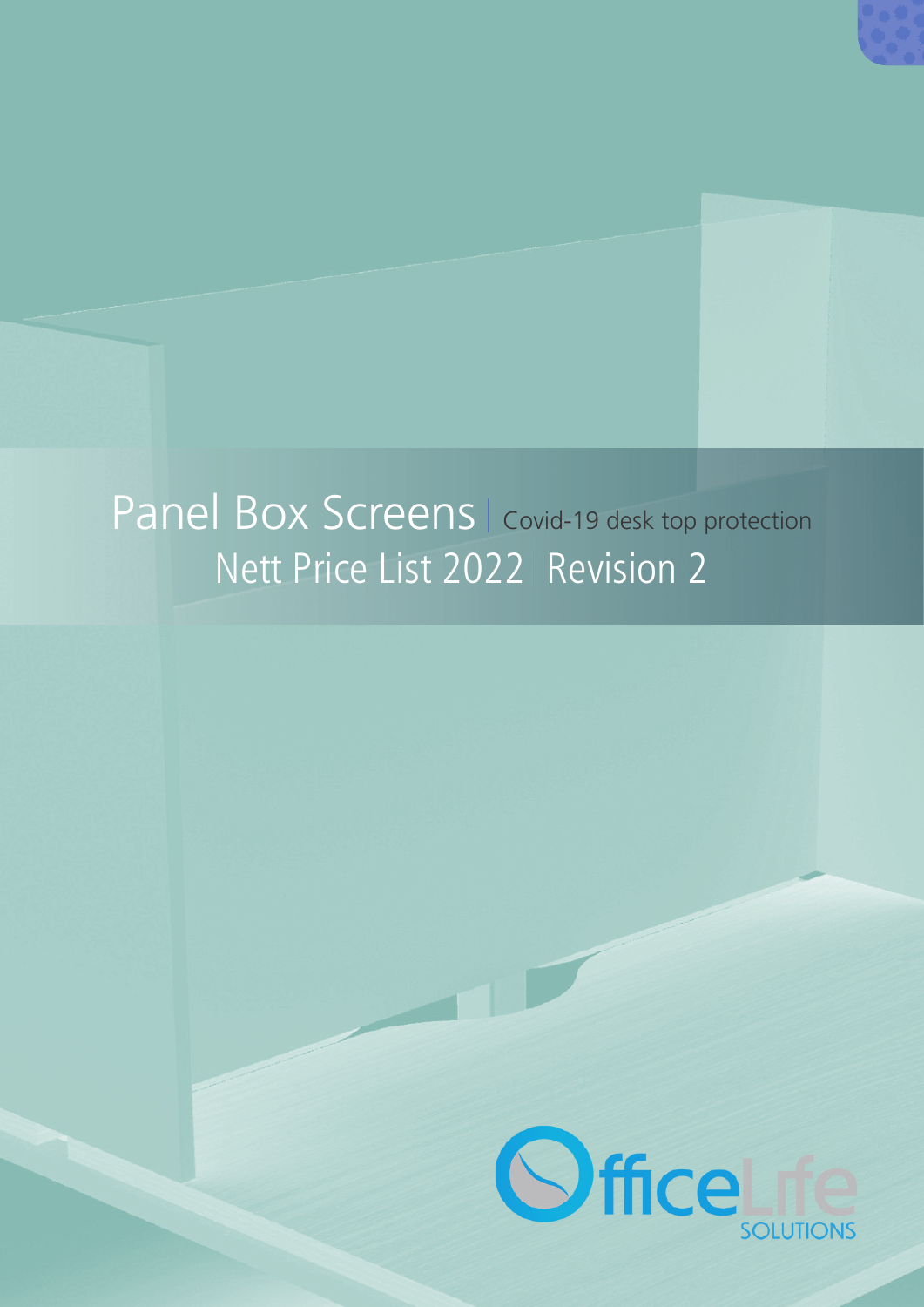## Straight desk screens

|                                          |                           | 1200mm<br>wide | $1400$ mm<br>wide | 1600mm<br>wide | 1800mm<br>wide |
|------------------------------------------|---------------------------|----------------|-------------------|----------------|----------------|
| Single box                               |                           |                |                   |                |                |
|                                          |                           |                |                   |                |                |
| With 300mm high glass panel              |                           |                |                   |                |                |
|                                          | 600mm high                | £76.50         | £83.00            | £87.00         | £90.50         |
|                                          | 700mm high                | £87.50         | £94.00            | £98.00         | £103.00        |
|                                          | 800mm high                | £90.00         | £98.50            | £101.00        | £108.00        |
|                                          | 900mm high                | £94.00         | £102.00           | £105.00        | £115.50        |
|                                          | 1000mm high               | £99.00         | £107.00           | £116.00        | £121.00        |
|                                          |                           |                |                   |                |                |
|                                          |                           |                |                   |                |                |
| <b>Back to back box</b>                  |                           |                |                   |                |                |
|                                          |                           |                |                   |                |                |
| Double depth with 300mm high glass panel |                           |                |                   |                |                |
|                                          | 1600mm deep x 600mm high  | £111.00        | £118.50           | £121.50        | £125.50        |
|                                          | 1600mm deep x 700mm high  | £126.50        | £133.00           | £136.00        | £142.00        |
|                                          | 1600mm deep x 800mm high  | £137.50        | £146.00           | £149.00        | £155.00        |
|                                          | 1600mm deep x 900mm high  | £148.00        | £155.50           | £158.50        | £169.50        |
|                                          | 1600mm deep x 1000mm high | £172.00        | £179.50           | £188.50        | £193.50        |
|                                          |                           |                |                   |                |                |
|                                          |                           |                |                   |                |                |
| <b>Add-on box</b>                        |                           |                |                   |                |                |
| With 300mm high glass panel              |                           |                |                   |                |                |
|                                          | 1600mm deep x 600mm high  | £76.50         | £83.00            | £87.00         | £90.50         |
|                                          | 1600mm deep x 700mm high  | £84.00         | £92.00            | £95.00         | £100.50        |
|                                          | 1600mm deep x 800mm high  | £91.50         | £99.50            | £102.50        | £109.00        |
|                                          | 1600mm deep x 900mm high  | £98.50         | £105.50           | £109.00        | £119.50        |
|                                          | 1600mm deep x 1000mm high | £111.00        | £119.50           | £129.50        | £133.00        |
|                                          |                           |                |                   |                |                |
|                                          |                           |                |                   |                |                |

鷒

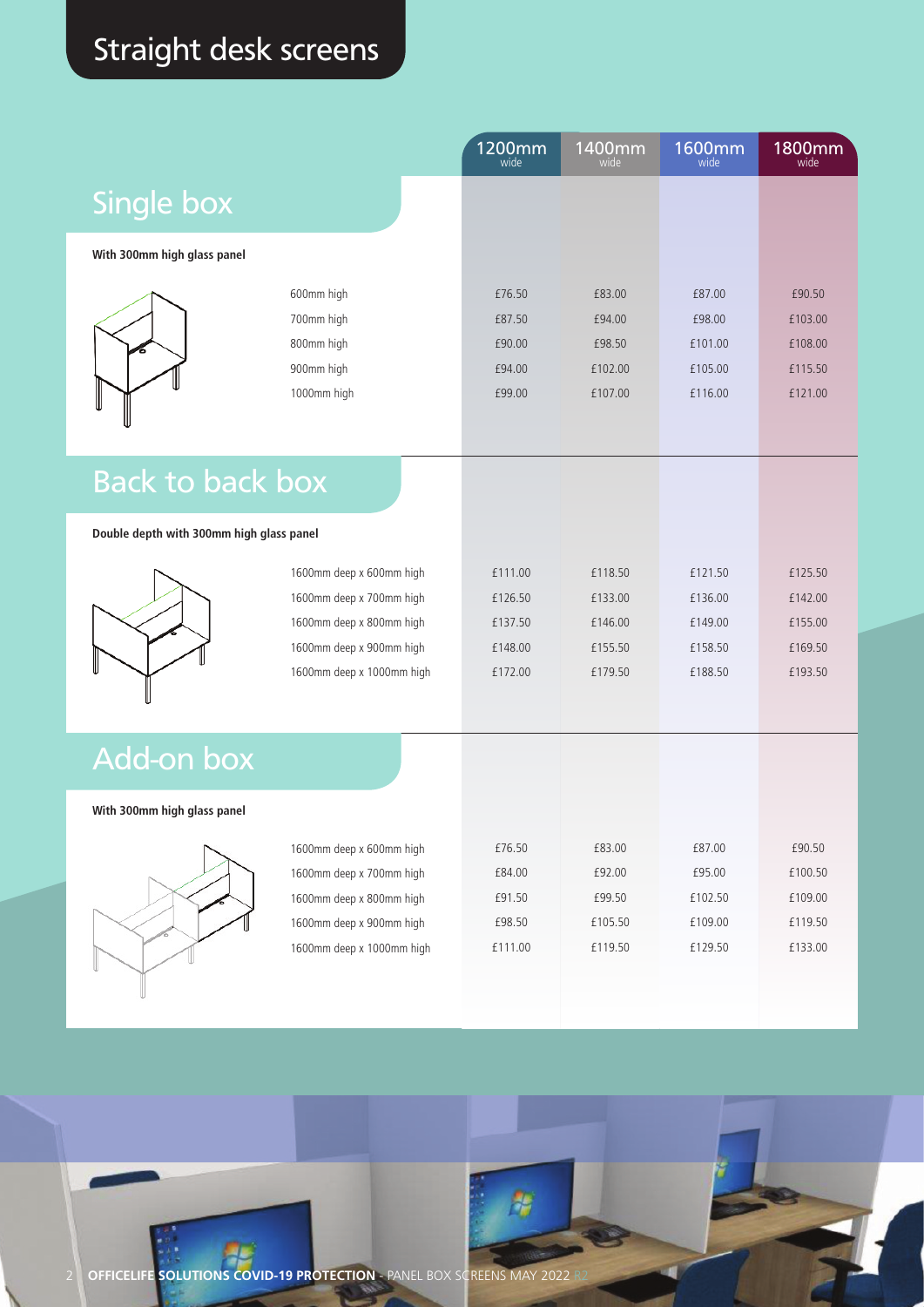### Corner desk screens

|                                                  |             | <b>1600mm</b><br>wide | 1800mm<br>wide |
|--------------------------------------------------|-------------|-----------------------|----------------|
| Single box                                       |             |                       |                |
| For single desk with two 300mm high glass panels |             |                       |                |
|                                                  | 600mm high  | £130.50               | £134.00        |
|                                                  | 700mm high  | £142.00               | £147.50        |
|                                                  | 800mm high  | £150.00               | £155.50        |
|                                                  | 900mm high  | £158.50               | £169.50        |
|                                                  | 1000mm high | £178.00               | £183.00        |

**1200mm x 800mm x 600mm wide**

## Double side by side box

**Two desks side by side with three 300mm high glass panels**



| 600mm high  |
|-------------|
| 700mm high  |
| 800mm high  |
| 900mm high  |
| 1000mm high |
|             |

| £208.00 (£104.00 per desk) |  |
|----------------------------|--|
| £227.50 (£113.75 per desk) |  |
| £240.00 (£120.00 per desk) |  |
| £253.50 (£126.75 per desk) |  |
| £283.00 (£141.50 per desk) |  |

£225.00 (£112.50 per desk) £239.00 (£119.50 per desk) £252.00 (£126.00 per desk) £275.00 (£137.50 per desk) £292.00 (£146.00 per desk)

**1200mm x 800mm x 600mm wide**

#### Quad box

**For a cluster of four desks with four 300mm high glass panels**



2400mm deep x 600mm high 2400mm deep x 700mm high 2400mm deep x 800mm high 2400mm deep x 900mm high 2400mm deep x 900mm high

£303.50 (£75.88 per desk) £336.50 (£84.13 per desk) £362.00 (£90.50 per desk) £386.50 (£96.63 per desk) £441.50 (£110.38 per desk)

£312.50 (£78.13 per desk) £348.00 (£87.00 per desk) £374.50 (£93.63 per desk) £408.00 (£102.00 per desk) £450.00 (£112.50 per desk)

#### **1200mm x 800mm x 600mm wide**

All prices are based on White or Light Grey MFC with 5mm thick toughened glass polished all round. Delivery is 2-3 weeks from order, depending on location. No fixing brackets are required.